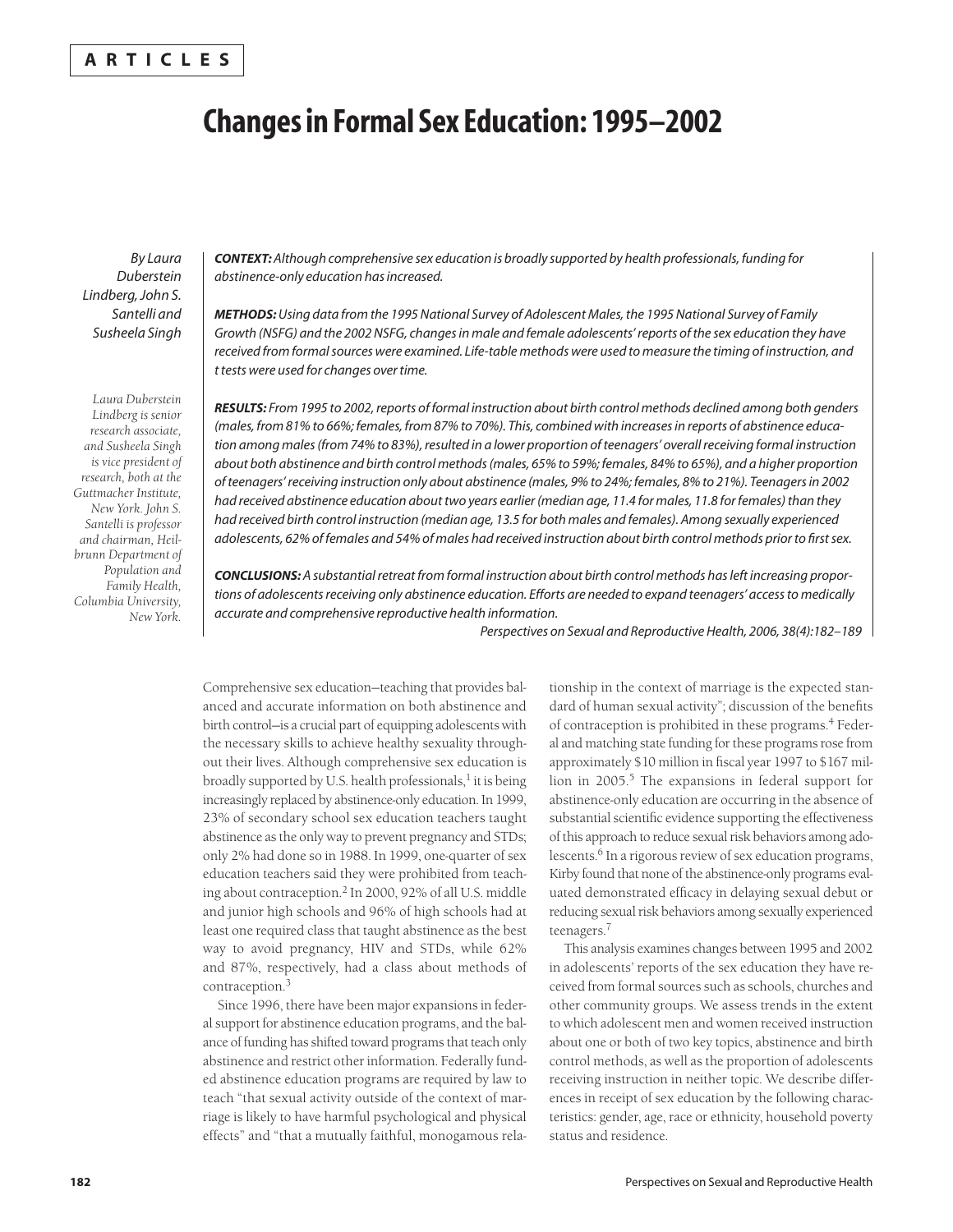### **METHODS**

#### **Data**

Data for this analysis were drawn from three nationally representative household surveys: the 1995 National Survey of Adolescent Males (NSAM), which surveyed males aged 15–19; the 1995 National Survey of Family Growth (NSFG), which surveyed women aged 15–44; and the 2002 NSFG, which surveyed males and females aged 15–44. The methodology of each survey has been described in detail elsewhere.8 In brief, each survey used a multistage, stratified, clustered sampling frame. Our analytic sample was limited to respondents aged 15–19 at the time of the interview—for the 1995 NSAM, 1,729 males; for the 1995 NSFG, 1,396 females; and for the 2002 NSFG, 1,150 females and 1,121 males. Each survey, using face-to-face interviews, focused on sexual and family formation behaviors, and collected information about receipt of sex education. The NSAM was designed as a counterpart to the NSFG, to collect data on adolescent males. Substantial efforts were made when designing the 2002 NSFG to maintain comparability over time and across gender.

#### **Measures**

*•Formal instruction.* From each of the data sets examined, we developed measures of whether respondents had received "formal instruction" before they were 18 years old about methods of birth control and abstinence.\* The exact question wording varied slightly across the surveys. In the 1995 NSAM, respondents were asked whether they had ever received "formal instruction in school or in an organized program," while the 1995 and 2002 NSFGs asked about "formal instruction at school, church, a community center or some other place." Analysis of the 1988 NSAM found that most males (91–96%) had received their formal instruction about birth control at school,<sup>9</sup> suggesting that the difference in question wording is of minimal substantive concern. In each survey, respondents were asked specifically about receipt of instruction on "methods of birth control." In all but the 1995 NSFG, respondents were asked about receipt of instruction on "how to say no to sex"; females in 1995 were asked about "abstinence or how to say no." We use these terms interchangeably.

In each survey, the measures of reproductive health instruction reflect adolescents' recall of such instruction. Although this information cannot be interpreted as a direct measure of school policies or of the specific content of curricula, it is indicative of overall levels of and relative differences across time periods and subgroups in the provision of information on these two topics.

*•Timing.* We calculated measures of the timing of formal instruction about birth control methods and abstinence. Respondents were asked in what grade they had first received instruction in each topic; since age at instruction was not reported directly, our age estimate was based on the assumption that children in first grade are approximately six years old. Thus, we calculated respondents' age at first instruction by adding five to the grade in which they said

they first received the instruction.†10 We used life-table methods to calculate the proportion of adolescents who had received instruction by each age and the median age at first instruction.

Additionally, we assessed whether sexually experienced respondents had received instruction prior to first intercourse. Following the approach used in earlier research, instruction was considered to have preceded first intercourse if age at first instruction (in whole years) was younger than reported age at first intercourse; if the same age was reported for both, instruction was considered to have occurred after first intercourse.<sup>11</sup>

*•Demographic variables.* We examined differences in receipt of sex education according to key demographic characteristics, defined consistently across the three surveys. We included age at interview (15–17, 18–19), race or ethnicity (non-Hispanic white, non-Hispanic black, Hispanic<sup>†</sup>) and sexual experience (ever vs. never engaged in vaginal intercourse). Residence (central city, other metropolitan area, nonmetropolitan area) is based on the respondent's address at the time of the interview, classified according to the 1990 census (for the 1995 NSFG) or 2000 census (for the 2005 NSFG). Place of residence was not available for the NSAM respondents.

We also included a measure of household poverty level (less than 200% of poverty, greater than or equal to 200% of poverty). Household poverty level was determined by the respondent's report of combined household income from all sources in the year prior to the interview, divided by annual weighted average threshold incomes as defined by the U.S. Census Bureau for family size of the respondent's household. The 1995 and 2002 NSFG household poverty measures were calculated directly by the National Center for Health Statistics and made available on the public-use data tape. For the 1995 NSAM, we calculated the household poverty level using the same formula.<sup>12</sup> Household poverty data were missing for 5.3% of respondents in the 1995 NSAM. Analysis revealed that sex education among this group of respondents did not differ significantly from males in any income group. We do not report separately on the respondents with missing income data, but include them in all other measures.

#### **Analysis**

In the first component of the analysis, we examined changes in the receipt of formal instruction on abstinence and birth control methods between 1995 and 2002. We measured the prevalence of each type of instruction, alone and in combination, as well as the proportion of adolescents who had

‡Respondents reporting "other" race or ethnicity are included in the totals, but excluded from the subgroup analysis because of small sample size.

<sup>\*</sup>In the 1995 NSAM, respondents aged 15–19 were asked about any instruction ever received. Using estimated age at first instruction, we limited the NSAM reports to instruction received prior to age 18.

<sup>†</sup>In prior analysis of the 1995 NSAM, males' reports of having repeated a grade in school were incorporated into this calculation (source: reference 10); since this measure was not available for the other surveys, it was not included in this study. For this reason, the measures of timing reported here differ from those reported previously.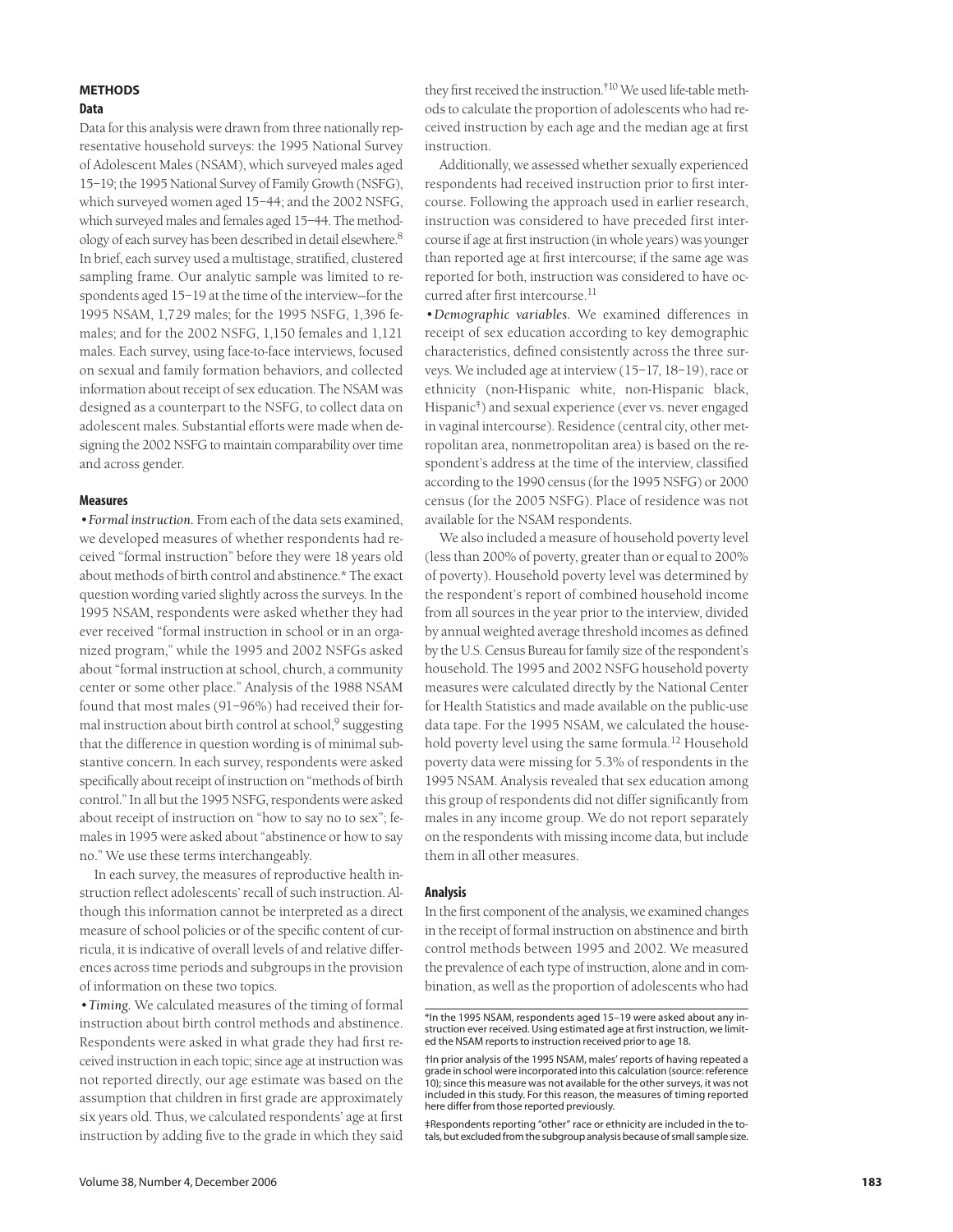#### *TABLE 1. Percentage distribution of respondents aged 15–19 in surveys assessing receipt of formal sex education, by selected characteristics, according to survey*

| Characteristic           | Males                    |                           | Females                  |                           |  |  |  |  |
|--------------------------|--------------------------|---------------------------|--------------------------|---------------------------|--|--|--|--|
|                          | 1995 NSAM<br>$(N=1,729)$ | 2002 NSFG<br>$(N=1, 121)$ | 1995 NSFG<br>$(N=1,396)$ | 2002 NSFG<br>$(N=1, 150)$ |  |  |  |  |
| <b>Race/ethnicity</b>    |                          |                           |                          |                           |  |  |  |  |
| Non-Hispanic white       | 67.4                     | 63.7                      | 66.4                     | 63.6                      |  |  |  |  |
| Hispanic                 | 12.6                     | 15.9                      | 12.8                     | 15.5                      |  |  |  |  |
| Non-Hispanic black       | 14.3                     | 14.4                      | 15.6                     | 15.2                      |  |  |  |  |
| Other                    | 5.7                      | 5.9                       | 5.2                      | 5.7                       |  |  |  |  |
| Age                      |                          |                           |                          |                           |  |  |  |  |
| $15 - 17$                | 61.8                     | 56.3                      | 60.0                     | 59.2                      |  |  |  |  |
| $18 - 19$                | 38.3                     | 43.7                      | 40.0                     | 40.8                      |  |  |  |  |
| <b>Residence</b>         |                          |                           |                          |                           |  |  |  |  |
| Central city             | u                        | 28.0                      | 32.5                     | 29.1                      |  |  |  |  |
| Other metropolitan       | u                        | 52.8                      | 43.8                     | 48.5                      |  |  |  |  |
| Nonmetropolitan          | u                        | 19.2                      | 23.7                     | 22.5                      |  |  |  |  |
| Household poverty level* |                          |                           |                          |                           |  |  |  |  |
| $<$ 200%                 | 38.1                     | 40.7                      | 38.9                     | 49.1                      |  |  |  |  |
| $\geq$ 200%              | 56.6                     | 59.3                      | 61.1                     | 51.0                      |  |  |  |  |
| Missing                  | 5.3                      | 0.0                       | 0.0                      | 0.0                       |  |  |  |  |
| <b>Ever had sex</b>      |                          |                           |                          |                           |  |  |  |  |
| Yes                      | 55.3                     | 46.0                      | 51.7                     | 46.8                      |  |  |  |  |
| No                       | 44.7                     | 54.0                      | 48.3                     | 53.2                      |  |  |  |  |
| Total                    | 100.0                    | 100.0                     | 100.0                    | 100.0                     |  |  |  |  |

\*Percentage of federal poverty line*. Notes:* Percentages may not total 100.0 because of rounding. u=unavailable.

received instruction in neither topic. In addition to testing for overall changes between 1995 and 2002, we tested for differences within each period by gender, age, race or ethnicity, sexual experience, residence and poverty status. Next, using life-table methods, we measured changes over time in the age at first instruction in each topic, by gender. Finally, to examine changes in the timing of instruction relative to the timing of first intercourse, we measured changes in the proportion of sexually experienced adolescents who had received instruction in each topic prior to first intercourse and tested for differences by demographic characteristics using t tests.

In all analyses, standard errors and tests of statistical significance were calculated using the *svy* series of commands in Stata 8.2 to account for the stratified survey designs. We report only differences with a p value of 5% or less, given limitations of space and the number of tests performed.

#### **RESULTS**

#### **Sample Characteristics**

About two-thirds of the adolescents in each sample were white, and most of the rest were Hispanic or black; 5–6% identified their race or ethnicity as "other" (Table 1). About 60% of each sample were aged 15–17 at the time of the interview. In each year, about three in 10 female respondents resided in central cities, while close to half resided in other metropolitan areas; three in 10 male respondents in 2002 resided in central cities, and half lived in other metropolitan areas. Fewer than one-quarter of respondents in each sample resided in nonmetropolitan areas. In each sample, the majority of respondents resided in households with incomes of 200% or more of the federal poverty line. In the 1995 NSAM, the household poverty measure could not be calculated for 5% of the sample. Slightly more than half of adolescents were sexually experienced in 1995 (52% of females and 55% of males), but the proportions declined to 46–47% in 2002. For each sample, sexually experienced adolescents were younger than their sexually inexperienced peers (not shown).

#### **Formal Instruction**

*•Receipt of formal instruction.* The content and prevalence of formal sex education shifted away from birth control instruction between 1995 and 2002 (Table 2). The proportion of adolescents who had received any formal instruction about methods of birth control declined significantly for each gender (from 81% to 66% of males, and from 87% to 70% of females); by 2002, one-third of adolescents of each gender had not received any instruction about birth control methods. The proportion of adolescents who had ever received instruction in "how to say no to sex" increased among males between 1995 and 2002 (from 74% to 83%), while declining significantly among females (from 92% to 86%). The broader wording in 1995 for females ("abstinence or how to say no") may have elicited greater reporting. If so, some portion of the decline among females may be the result of the change in wording. By 2002, both male and female teenagers were significantly more likely to have received instruction about how to say no to sex than they were to have received instruction about birth control methods (p≤.001—not shown).

Formal instruction for adolescents became less comprehensive between 1995 and 2002, as the proportion of adolescents who had received instruction on both birth control methods and abstinence declined significantly, especially among females (84% to 65%). In contrast, for both males and females, receipt of abstinence education alone became significantly more common between 1995 and 2002, when it rose to more than one out of five adolescents (males, from 9% to 24%; females, from 8% to 21%).\* The proportion of males who had received birth control instruction alone declined from 16% to 7%; the proportion of females increased a small but significant amount, from 3% to 5%. Finally, the proportion of adolescents who had received formal instruction about neither birth control methods nor abstinence did not change significantly from 1995 to 2002 for males (about 10% for both years), but increased from 5% to 9% for females. These patterns of change in formal instruction occurred within nearly all of the population groups examined.

In 2002, there were significant differences among subgroups of male adolescents in the receipt of formal instruction. Compared with other teenage males, black males, those residing in nonmetropolitan areas and those living with incomes of less than 200% of the federal poverty line were less likely to have received both instruction about birth control

<sup>\*</sup>Our measure of receiving only abstinence education is not directly comparable to the formal federal definition of abstinence-only education, a stringent eight-point definition that emphasizes abstinence until marriage.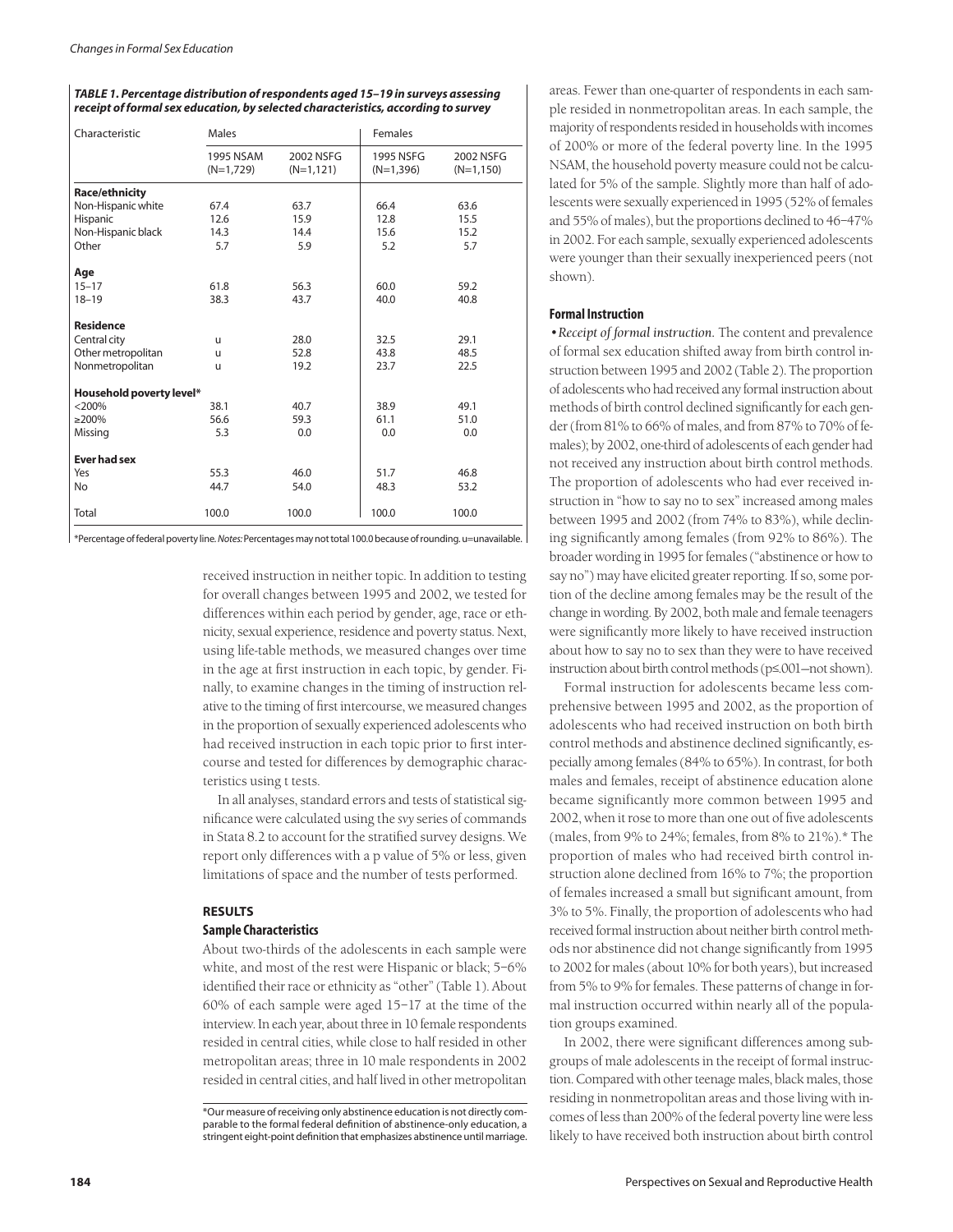| Characteristic                 | Birth control |            | Abstinence |          | Both     |                   | Abstinence<br>only |                         | <b>Birth control</b><br>only |                  | Neither |                   |
|--------------------------------|---------------|------------|------------|----------|----------|-------------------|--------------------|-------------------------|------------------------------|------------------|---------|-------------------|
|                                | 1995          | 2002       | 1995       | 2002     | 1995     | 2002              | 1995               | 2002                    | 1995                         | 2002             | 1995    | 2002              |
| <b>MALES</b>                   | $81.2*$       | 66.2†      | $74.1*$    | 82.6+    | $64.8*$  | $58.8*$ ;+        | 9.3                | 23.8+                   | $16.4*$                      | $7.4+$           | $9.5*$  | 10.0              |
| Race/ethnicity                 |               |            |            |          |          |                   |                    |                         |                              |                  |         |                   |
| Non-Hispanic white (ref)       | 81.1          | 69.4+      | 74.0       | 84.2+    | 65.0     | 61.4              | 9.0                | 22.8+                   | 16.1                         | 7.9+             | 10.0    | 7.9               |
| Hispanic                       | 79.0          | $62.2$ †   | 75.2       | 77.8     | 65.2     | 54.0+             | 10.0               | 23.8+                   | 13.7                         | $8.1 +$          | 11.1    | 14.1 <sup>‡</sup> |
| Non-Hispanic black             | 80.0          | 54.6†,‡    | 75.8       | 79.3     | 63.6     | 48.3†,‡           | 12.2               | $31.1+$                 | 16.5                         | $6.3+$           | 7.7     | 14.4              |
| Age                            |               |            |            |          |          |                   |                    |                         |                              |                  |         |                   |
| $15 - 17$ (ref)                | 79.2          | 64.0+      | 75.2       | 83.8+    | 64.7     | 56.9              | 10.5               | 26.9 <sup>+</sup>       | 14.5                         | $7.1+$           | 10.3    | 9.1               |
| $18 - 19$                      | 84.6          | 69.0+      | 72.3       | 81.0+    | 65.1     | 61.2              | 7.3                | 19.8+,‡                 | 19.5                         | $7.8+$           | 8.2     | 11.1              |
| <b>Residence</b>               |               |            |            |          |          |                   |                    |                         |                              |                  |         |                   |
| Central city (ref)             | u             | 71.0       | u          | 83.6     | <b>u</b> | 62.8              | u                  | 20.8                    | u                            | 8.2              | u       | 8.2               |
| Other metropolitan             | u             | 68.0       | u          | 85.4     | u        | 61.0              | u                  | 24.4                    | u                            | 7.0              | u       | 7.6               |
| Nonmetropolitan                | u             | 54.1‡      | u          | 73.5‡    | u        | 46.7‡             | u                  | 26.8                    | u                            | 7.4              | u       | 19.1 <sup>‡</sup> |
| Household poverty level§       |               |            |            |          |          |                   |                    |                         |                              |                  |         |                   |
| $<$ 200% (ref)                 | 78.7          | 56.9†      | 72.9       | $80.1 +$ | 61.5     | 49.3+             | 11.4               | 30.8+                   | 17.2                         | $7.7+$           | 9.9     | 12.2              |
| $\geq$ 200%                    | 83.9‡         | 72.6†,‡    | 75.7       | 84.3†    | 68.2     | 65.3‡             | 7.5 <sup>‡</sup>   | $19.0 + +$              | 15.7                         | $7.2+$           | 8.6     | 8.4               |
| <b>Ever had sex</b>            |               |            |            |          |          |                   |                    |                         |                              |                  |         |                   |
| Yes (ref)                      | 83.1          | 65.1+      | 69.8       | 79.3+    | 62.7     | $56.1+$           | 7.1                | $23.2+$                 | 20.4                         | $9.0+$           | 9.8     | 11.6              |
| No                             | 78.9          | $67.1+$    | 79.3‡      | 85.4+,‡  | 67.4     | 61.1              | 11.9‡              | 24.3+                   | 11.5‡                        | $6.0+$           | 9.1     | 8.6               |
| <b>FEMALES</b>                 | 87.1          | 69.9†      | 92.0       | 85.5+    | 84.4     | 64.9 <sup>+</sup> | 7.6                | $20.7+$                 | 2.8                          | $5.1+$           | 5.3     | $9.4+$            |
| Race/ethnicity                 |               |            |            |          |          |                   |                    |                         |                              |                  |         |                   |
| Non-Hispanic white (ref)       | 88.3          | $72.2+$    | 92.7       | 86.8+    | 85.5     | $67.2+$           | 7.2                | $19.7+$                 | 2.8                          | 5.0              | 4.5     | $8.2 +$           |
| Hispanic                       | 84.9          | 64.9+      | 85.6       | 81.4     | 80.8     | $59.1+$           | 4.8                | $22.3+$                 | 4.7                          | 5.8              | 9.6     | 12.8              |
| Non-Hispanic black             | 86.3          | $64.2 + +$ | 93.5       | 84.4+    | 84.7     | $60.5+$           | 8.8                | 23.8+                   | 1.5                          | 3.7              | 5.0     | 11.9+             |
| Age                            |               |            |            |          |          |                   |                    |                         |                              |                  |         |                   |
| $15 - 17$ (ref)                | 87.3          | 66.6†      | 93.1       | 86.6†    | 85.1     | 61.9 <sup>+</sup> | 8.0                | 24.7+                   | 2.3                          | $4.7+$           | 4.6     | $8.7 +$           |
| $18 - 19$                      | 86.7          | 74.8†,‡    | 90.3       | 84.0+    | 83.3     | $69.2$ †,‡        | 7.1                | $14.8\dagger, \ddagger$ | 3.5                          | 5.6              | 6.2     | $10.5+$           |
| <b>Residence</b>               |               |            |            |          |          |                   |                    |                         |                              |                  |         |                   |
| Central city (ref)             | 84.4‡         | 68.4†      | 93.5       | $83.1 +$ | 87.4     | 63.0+             | 6.1                | $20.1+$                 | 3.3                          | 5.4              | 3.2     | $11.6+$           |
| Other metropolitan             | 90.7          | 73.2+      | 90.0       | 89.9‡    | 81.7‡    | 69.5†             | 8.3                | $20.4+$                 | 2.7                          | 3.7              | 7.3     | 6.4 <sup>‡</sup>  |
| Nonmetropolitan                | 83.9‡         | 64.8+      | 92.0       | 79.2+    | 82.4     | $57.2+$           | 9.5                | 22.0+                   | 1.8                          | $7.6+$           | 6.2     | $13.2+$           |
| <b>Household poverty level</b> |               |            |            |          |          |                   |                    |                         |                              |                  |         |                   |
| $<$ 200% (ref)                 | 84.1          | 67.5†      | 90.6       | 83.4+    | 81.4     | 62.0+             | 9.2                | 21.4+                   | 2.6                          | $5.5+$           | 6.7     | $11.1+$           |
| $\geq$ 200%                    | 89.0‡         | 72.2†      | 92.8       | $87.5+$  | 86.2‡    | 67.6†             | 6.6                | 19.9+                   | 2.9                          | 4.6              | 4.3     | $7.8+$            |
| <b>Ever had sex</b>            |               |            |            |          |          |                   |                    |                         |                              |                  |         |                   |
| Yes (ref)                      | 87.3          | 72.9+      | 90.6       | 83.5+    | 83.5     | 65.7 <sup>+</sup> | 7.1                | $17.7+$                 | 3.8                          | $7.1+$           | 5.8     | $9.4+$            |
| <b>No</b>                      | 86.8          | 67.3+      | 93.5       | 87.3+    | 85.1     | 64.1+             | 8.2                | $23.3+$                 | 1.7 <sup>±</sup>             | 3.2 <sup>‡</sup> | 4.8     | $9.4 +$           |

#### *TABLE 2. Percentage of males and females aged 15–19 who had received instruction on specific sex education topics by age 18, by selected characteristics, 1995 and 2002*

\*Significantly different from total percentage of females at p<.05. †Significantly different from percentage for 1995 at p<.05. ‡Significantly different from percentage for reference group at p<.05. §Percentage of federal poverty line. *Notes:*ref=reference group. u=unavailable.

methods and instruction addressing both topics. Among females in 2002, there were fewer subgroup differences.

There were few differences in instruction by sexual experience. In both 1995 and 2002, receipt of instruction about abstinence was significantly less common among sexually experienced than inexperienced males (in 1995, 70% vs. 79%; in 2002, 79% vs. 85%); there was no difference across these categories for females. However, in both years, significantly higher proportions of sexually experienced females than of virgins had received instruction only about birth control (in 1995, 4% vs. 2%; in 2002, 7% vs. 3%).

Between 1995 and 2002, differences by gender overall diminished. In 1995, a significantly lower proportion of males than of females had received birth control education, abstinence education or both, and a significantly higher proportion of males than of females had received only birth control education or neither form of instruction. By 2002, most of these differences were no longer significant. The proportion who had received both forms of instruction remained significantly smaller among males than among females (59% vs. 65%), but the difference was far smaller than it had been in 1995.

*•Age at instruction.* Our life-table analyses indicate that teenage males in 2002 had received abstinence education at a younger age than had their counterparts in 1995; the median age was 11.4 years in 2002 and 13.5 in 1995 (Figure 1, page 186). The timing of birth control education did not change significantly (median age, 13.3 in 1995 and 13.5 in 2002), so by 2002, males had received abstinence education two years earlier than birth control instruction.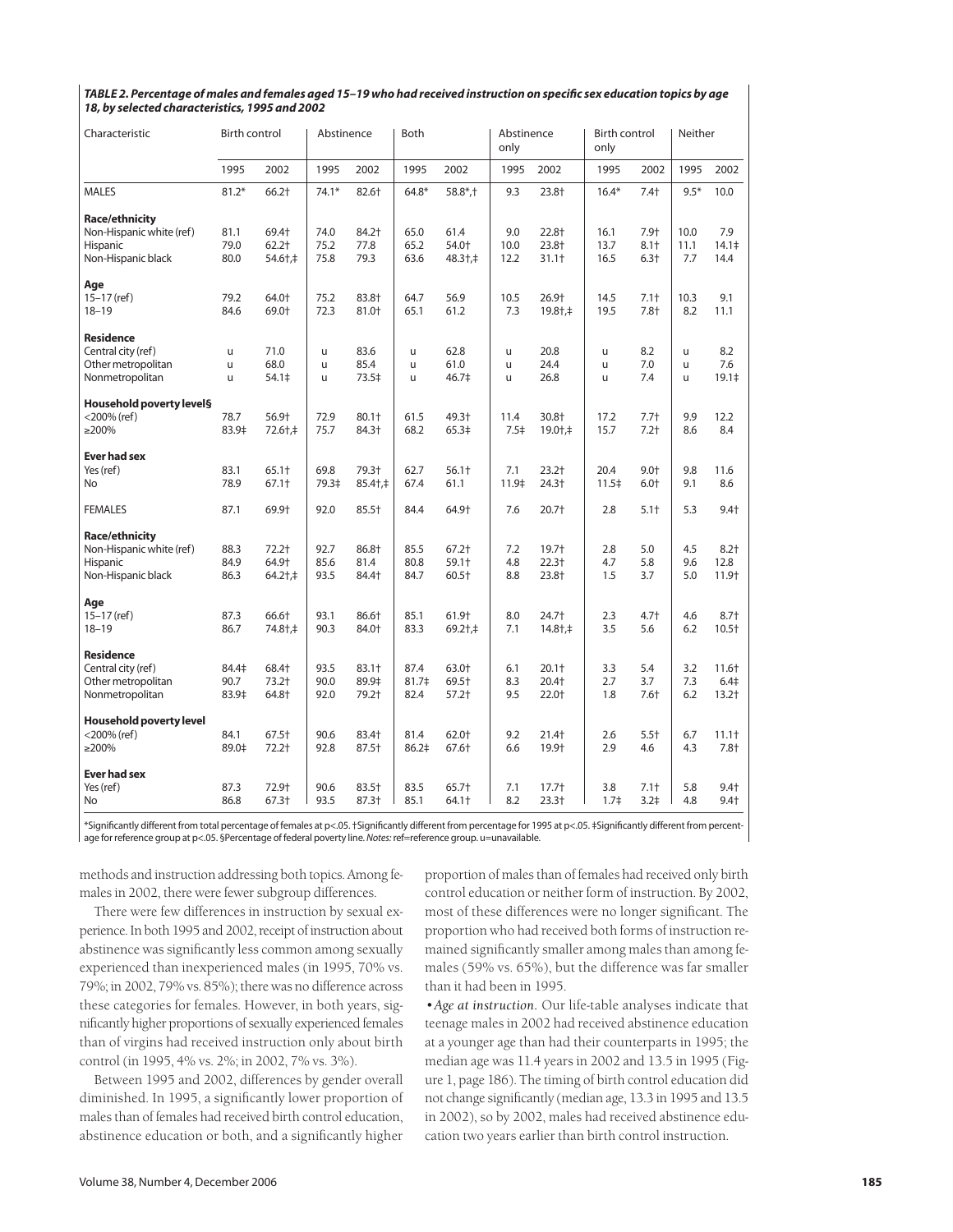

Figure 2 shows that among females, there was no significant difference between the timing of abstinence education and birth control education (median ages, 12.4 and 12.3) in 1995; half of females had received instruction on both topics by 12.5 years of age (not shown). By 2002, abstinence education occurred earlier than in 1995 (median age, 11.8), while the age at receipt of birth control education increased by about one year (median age, 13.5). These opposite trends resulted, by 2002, in female adolescents' having received abstinence education about two years earlier than birth control education. The net result of these different trends among males and females over the period is that the median ages at first instruction in each topic did



*FIGURE 1. Cumulative percentage of males aged 15–19 who had received instruction on specific sex education topics, by age, according to topic and year*

not differ by gender in 2002, when all adolescents reported having received abstinence education two years earlier than instruction about birth control methods.

Older teenagers were less likely to have received birth control education in 2002 than 1995. In 1995, 70% of adolescent males had obtained instruction about birth control methods by age 14.5, and 80% by age 16; however, in 2002, only 67% had obtained birth control education by age 18. Similarly, nearly 90% of females had obtained formal instruction about birth control methods by age 18 in 1995, compared with 71% in 2002.

*•Timing of formal instruction relative to first intercourse.* As shown in Table 3, among sexually experienced males, the decline in birth control education prior to first sex did not reach statistical significance (61% vs. 54%, p=.06), and there was a large increase in the share who had received abstinence education before first intercourse (52% vs. 70%). In contrast, among sexually experienced adolescent females, the share who had received instruction about methods of birth control prior to first sex decreased significantly from 72% in 1995 to 62% in 2002, but the proportion of sexually experienced females who had received instruction about abstinence before first sex did not change significantly. By 2002, significantly higher proportions of sexually experienced adolescents of both genders had received abstinence instruction than had received birth control instruction prior to first sex (not shown).

There were some significant differences by gender in both 1995 and 2002. Receipt of formal instruction about birth control methods was significantly less common among males than among females in both 1995 (61% vs. 72%) and 2002 (54% vs. 62%). A lower proportion of sexually experienced males than females had received instruction about abstinence prior to first sex in 1995 (52% vs. 73%). However, the substantial increase in abstinence instruction among males resulted in no gender differences by 2002.

In 2002, there were significant differences by race or ethnicity and poverty status in the receipt of birth control instruction prior to first intercourse. Only one out of three sexually experienced black males and fewer than one in two sexually experienced black females had received instruction about birth control methods prior to first sex, as compared with two-thirds of their white peers; proportions among Hispanic teenagers were also significantly lower than those for white teenagers. For both males and females in both years, those living below 200% of poverty were less likely to have received birth control education before first sex than were their higher income peers.

We focus our discussion of the results on the relative timing of instruction about birth control and first intercourse. However, the general lack of demographic differences in the timing of abstinence education prior to first sex is noteworthy in its contrast to the differentials observed for birth control education. In 2002, there were no differences by gender in the receipt of abstinence education prior to first sex. Among sexually experienced males, the only demographic difference was that a lower proportion of Hispan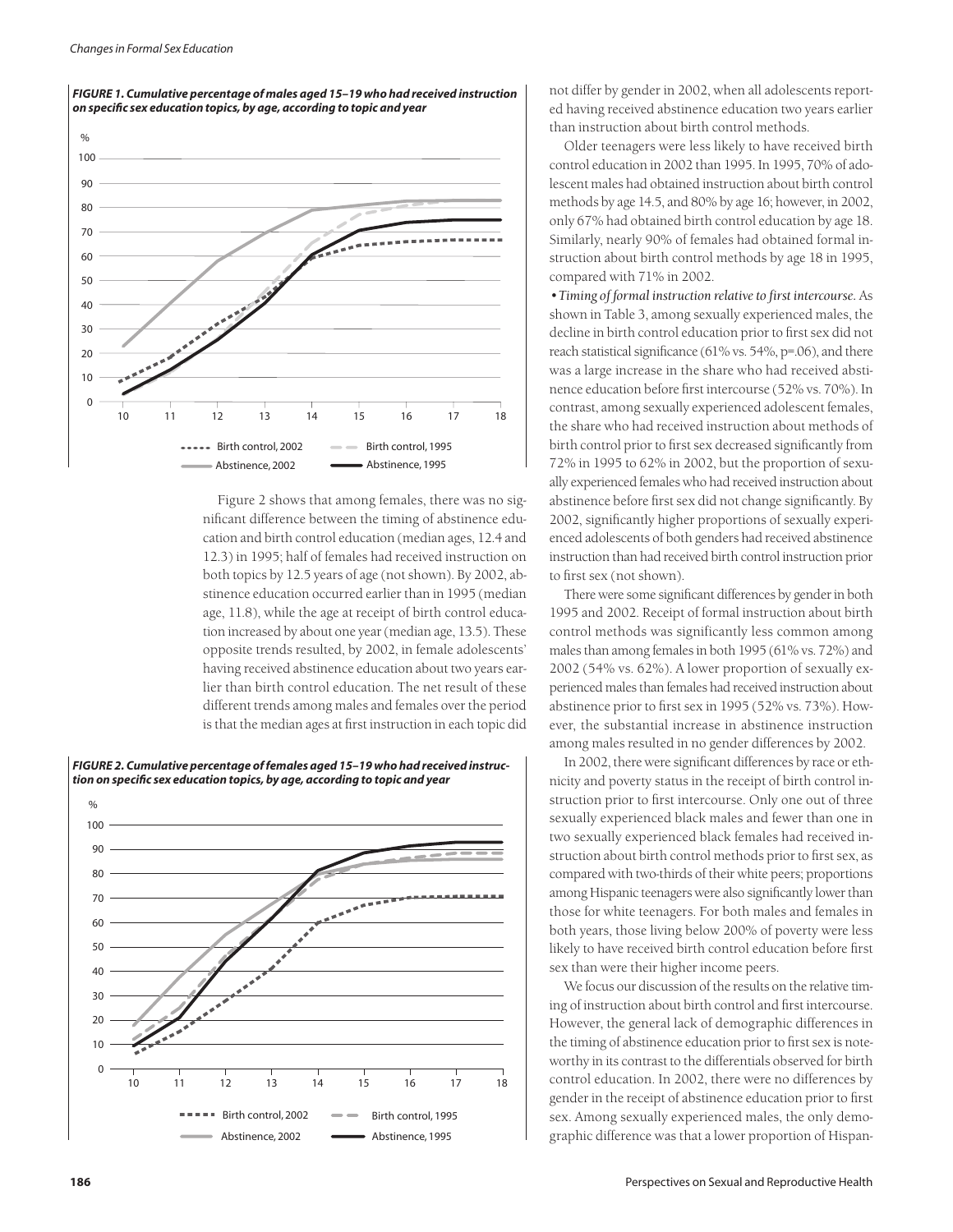ic males than of their white peers had received abstinence education before first sex. Among sexually experienced females, a lower proportion of blacks than of whites had received abstinence education prior to first intercourse (64% vs. 80%), while the proportion was greater among females who resided in a central city than among those in other metropolitan areas (79% vs. 69%).

#### **DISCUSSION**

Most adolescents, and their parents, believe that adolescents need information about abstinence *and* birth control<sup>13</sup> However, our study has found that in practice, there was a substantial retreat from a comprehensive approach to sex education from 1995 to 2002. Large declines in instruction about birth control methods, combined with increases in abstinence education, resulted in a lower proportion of teenagers' having received formal instruction about both abstinence and birth control methods, and a higher proportion of teenagers' having received instruction only about abstinence. Not only had a lower proportion of adolescents learned about birth control methods in school or through other formal sources, but this instruction had occurred at later ages than previously, while the median age at abstinence education declined. A lower proportion of sexually experienced adolescents had received instruction about birth control methods before first sex, and one-quarter of sexually experienced teenagers had not received instruction about abstinence prior to first sex. Abstinence education was received relatively uniformly by adolescents, regardless of their demographic characteristics. In contrast, declines from 1995 to 2002 in birth control instruction and comprehensive education were particularly marked for black males and males living below 200% of the poverty level; as a result, these groups were less likely than their peers to have received such instruction by 2002. Additionally, in 2002, males living in nonmetropolitan areas had significantly lower levels of receipt of instruction about birth control, abstinence and both types of education when compared with males living in metropolitan areas.

The trend in formal instruction observed over the recent decade pertains primarily to school-based education, and is a continuation of the trend documented in national surveys showing that 2% of sex education teachers in 1988 taught abstinence only, but 23% did so in 1998. During this same period, there were declines in broader instruction about sexual orientation, abortion, and where to go for birth control and STD services.<sup>14</sup> Similar trends were documented by the Youth Risk Behavior Survey: The proportion of students in grades 9–12 being taught about AIDS or HIV infection in school declined between 1997 and 2003 (from 92% to 88%), following a period of increase between 1991 and 1997 (from 83% to 92%).15 Analyses of the 1988 and 1995 rounds of the NSAM had documented that adolescent males were growing increasingly likely to have received instruction on both abstinence and birth control methods, and were receiving it at earlier ages; even so, they were less likely to have received this instruction than were *TABLE 3. Percentage of sexually experienced males and females aged 15–19 who had ever received instruction on specific sex education topics prior to first intercourse, by selected characteristics, 1995 and 2002*

| Characteristic           | Birth control         |                   |         |                 | Abstinence              |         |         |         |
|--------------------------|-----------------------|-------------------|---------|-----------------|-------------------------|---------|---------|---------|
|                          | Males                 |                   | Females |                 | Males                   |         | Females |         |
|                          | 1995                  | 2002              | 1995    | 2002            | 1995                    | 2002    | 1995    | 2002    |
| Total                    | $61.2*$               | $54.3*$           | 72.4    | 61.8+           | $52.0*$                 | 70.3+   | 72.5    | 75.1    |
| Race/ethnicity           |                       |                   |         |                 |                         |         |         |         |
| Non-Hispanic white (ref) | 69.4                  | 65.6              | 75.3    | 67.8            | 55.7                    | $75.1+$ | 74.8    | 79.8    |
| Hispanic                 | 52.8‡                 | 44.9‡             | 65.8    | 50.8‡           | 51.5                    | 59.3‡   | 64.0    | 69.9    |
| Non-Hispanic black       | $41.9^*$ . $\ddagger$ | 32.8‡             | 68.2    | 45.1†,‡         | 43.2 <sup>‡</sup>       | 68.5†   | 70.7    | 63.9‡   |
| Age                      |                       |                   |         |                 |                         |         |         |         |
| $15 - 17$ (ref)          | 57.7                  | 49.1              | 70.6    | 57.0+           | 50.8                    | $70.2+$ | 71.1    | 76.3    |
| $18 - 19$                | 64.4                  | 57.6              | 73.8    | 64.8†           | 53.1                    | 70.4+   | 73.5    | 74.3    |
| <b>Residence</b>         |                       |                   |         |                 |                         |         |         |         |
| Central city (ref)       | u                     | 55.9              | 75.8    | $56.5+$         | u                       | 71.2    | 75.1    | 68.9    |
| Other metropolitan       | u                     | 54.9              | 68.3    | 64.7            | u                       | 72.3    | 69.3    | 79.0+,‡ |
| Nonmetropolitan          | u                     | 49.6              | 72.6    | 63.5            | u                       | 63.4    | 72.7    | 76.3    |
| Household poverty level§ |                       |                   |         |                 |                         |         |         |         |
| $<$ 200% (ref)           | 55.6                  | 43.5              | 65.2    | 56.2            | 46.1                    | $66.2+$ | 67.9    | 73.6    |
| $\geq$ 200%              | 65.5‡                 | 61.7 <sup>‡</sup> | 77.8‡   | $66.9\dagger +$ | $56.9$ <sup>*</sup> , ‡ | 73.0+   | 75.9‡   | 76.5    |

\*Significantly different from total percentage of females at p<.05. †Significantly different from percentage for 1995 at p<.05. ‡Significantly different from percentage for reference group at p<.05. §Percentage of federal poverty line. *Note*: u=unavailable.

adolescent females, as reported in the 1995 NSFG.<sup>16</sup>

An unexpected finding of this study is that while the proportion of males who had received formal instruction about abstinence increased, this proportion decreased for females (although neither change was large). The gap between males and females in receipt of abstinence education was 18 percentage points in 1995, but had almost disappeared by 2002 (females were still slightly more likely to report receipt of abstinence instruction than males in 2002). Combined with the lack of other social and demographic differentials in the receipt of abstinence education, this suggests that information about abstinence, which used to be reserved for distinct groups of students, had become more widely integrated into reproductive health curricula.

The alarming trends away from birth control instruction and comprehensive sex education for black males, males living below 200% of poverty and males living in nonmetropolitan areas are of particular concern, as they create growing inequities. In 2002, fewer than 60% of black males, males living below 200% poverty and males living in nonmetropolitan areas had received any formal instruction about birth control methods. Among sexually experienced males in these groups, no more than half had received instruction about birth control prior to first sex. National public health goals set by the Department of Health and Human Services should seek, at a minimum, to return formal instruction to its 1995 levels, as well as to reduce inequities.

#### **Limitations**

This study has a number of limitations. The measures of receipt of instruction are very narrow—they report if any instruction occurred, but tell us nothing about the quan-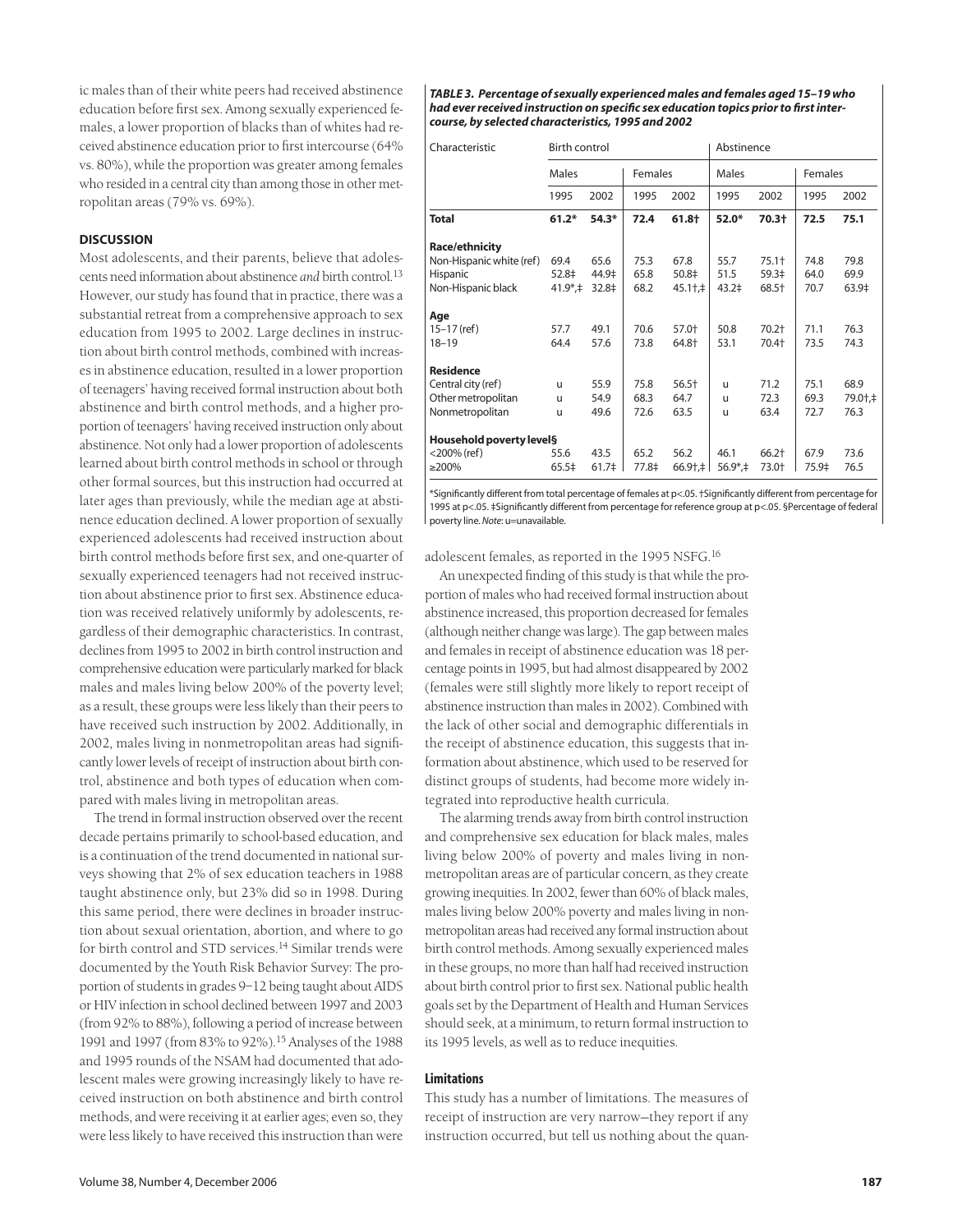tity or quality of this education. There is likely substantial variation in quantity and quality of the instruction provided that we are not able to describe. Past reviews have identified a range of program characteristics that influence the effectiveness of sexual risk reduction interventions for adolescents, including a focus on curriculum development, content and implementation—all factors that likely varied across the formal instruction reported here by adolescents.<sup>17</sup>

A more important limitation of these measures may be that they do not provide information about the tone or the content of instruction, which is particularly relevant for understanding the measures of receipt of instruction about birth control. Abstinence instruction may include discussions about birth control that emphasize its ineffectiveness, as part of a focus on the risks of sexual activity.<sup>18</sup> This tone is far different from one that includes instruction about birth control as a means of pregnancy prevention and protection. Depending on the tone and content of information provided about birth control, the reported proportion of adolescents receiving comprehensive sex education may be overestimated, as it may include some teenagers who were taught that birth control methods are generally ineffective. Although we documented a downward trend in the prevalence of birth control instruction, this negative trend may be even more pervasive if some adolescents did not receive accurate information about birth control.

Another limitation is that adolescents' reports of what they were taught may not fully reflect actual instruction that schools provide. Factors such as the perceived relevance of the information and the quality of the teaching may affect the likelihood that individuals remember receiving instruction on particular topics. For example, past studies that found parents reporting more communication on sexual topics than teenagers also found that teenagers' reports have a stronger statistical association with their behavior and knowledge than do parents' reports.<sup>19</sup> This would argue that the information presented here provides valuable insights into what is perhaps the most important dimension of sex education—what individuals remember and consider they have received.

The survey measures in this study provide a view of only a narrow slice of sex education. First, since they ask only about abstinence and birth control, we do not know about instruction in other important topics, such as HIV and AIDS or other STDs. Second, schools and other formal sources are not the only possible sources of information on sexual and reproductive health. Given the decreasing involvement of schools in comprehensive instruction, other sources of information, such as peers or the media, may become more important. For example, as the Internet becomes increasingly accessible, teenager-focused health Web sites may become an increasingly critical information source for teenagers. Sexual health advocates and educators may need to focus on developing medically accurate, unbiased information sources; disseminating this information; and monitoring the quality and accuracy of available resources.

#### **CONCLUSIONS**

Our analysis points to the need for a broader assessment of trends in sex education, in terms of a range of key subjects (including STDs) and the timing of instruction; a more specific assessment of where formal instruction is occurring also would be useful. Although the vast majority of males (91–96%) in 1988 who had received formal instruction said they had gotten it from school, $20$  this may have changed with the expansion of and funding opportunities for community-based programs. Given the differences observed by residence, it is also necessary to assess differences in coverage of topics among school districts across the country.

Any study measuring only the receipt of education does not provide information about its effectiveness. There has been little well-executed research on the effectiveness of abstinence-only education for adolescents. In a crossnational review of 83 sex and HIV education programs for adolescents, only six programs focused on abstinence only or abstinence until marriage.<sup>21</sup> The large shift away from teaching teenagers about birth control methods as part of their formal instruction has occurred without firm evidence documenting the positive effects of abstinence only instruction. There is a continued need for research on the direct causal links between education received and relevant behaviors that follows teenagers over an extended period of time. The large changes in the content of sex education described here warrant substantial investigation of its impact on adolescents' reproductive health knowledge, behaviors and outcomes.

#### **REFERENCES**

**1.** American Public Health Association, 2003-14 support for sexual and reproductive health and rights in the United States and abroad, <http://www.apha.org/legislative/policy/2003/2003-014.pdf>, accessed Oct. 9, 2005; American Academy of Pediatrics, Sexuality education for children and adolescents, *Pediatrics*, 2001, 108(2):498–502; American Medical Association Council on Scientific Affairs, *Sexuality Education, Abstinence, and Distribution of Condoms in Schools,* Chicago: American Medical Association, 1999; and American College of Obstetricians and Gynecologists, *Sexuality Education,* Washington, DC: American College of Obstetricians and Gynecologists, 2003, appendix B.

**2.** Darroch JE, Landry DL and Singh S, Changing emphases in sexuality education in U.S. public secondary schools, 1988–1999, *Family Planning Perspectives*, 2000, 32(5):204–211 & 265.

**3.** Centers for Disease Control and Prevention (CDC), School Health Policies and Programs Study (SHPPS) 2000: a summary report*, Journal of School Health,* 2001, 71(7):251–350.

**4.** P.L. 104-193, sec. 510, Aug. 22, 1996.

**5.** The Alan Guttmacher Institute, Sex education: needs, programs and policies, 2005, <http://www.guttmacher.org/presentationsed\_slides. html>, accessed Oct. 9, 2005.

**6.** Santelli JS et al., Abstinence and abstinence-only education: a review of U.S. policies and programs, *Journal of Adolescent Health*, 2006, 38(1):72–81.

**7.** Kirby D, *Emerging Answers: Research Findings on Programs to Reduce Teen Pregnancy*, Washington, DC: National Campaign to Prevent Teen Pregnancy, 2001.

**8.** Sonenstein FL, Pleck JH and Ku LC, Sexual activity, condom use and AIDS awareness among adolescent males, *Family Planning Perspectives*, 1989, 21(4):152–158; Sonenstein FL et al., Changes in sexual behavior and condom use among teenage men: 1988 to 1995, *American Journal*